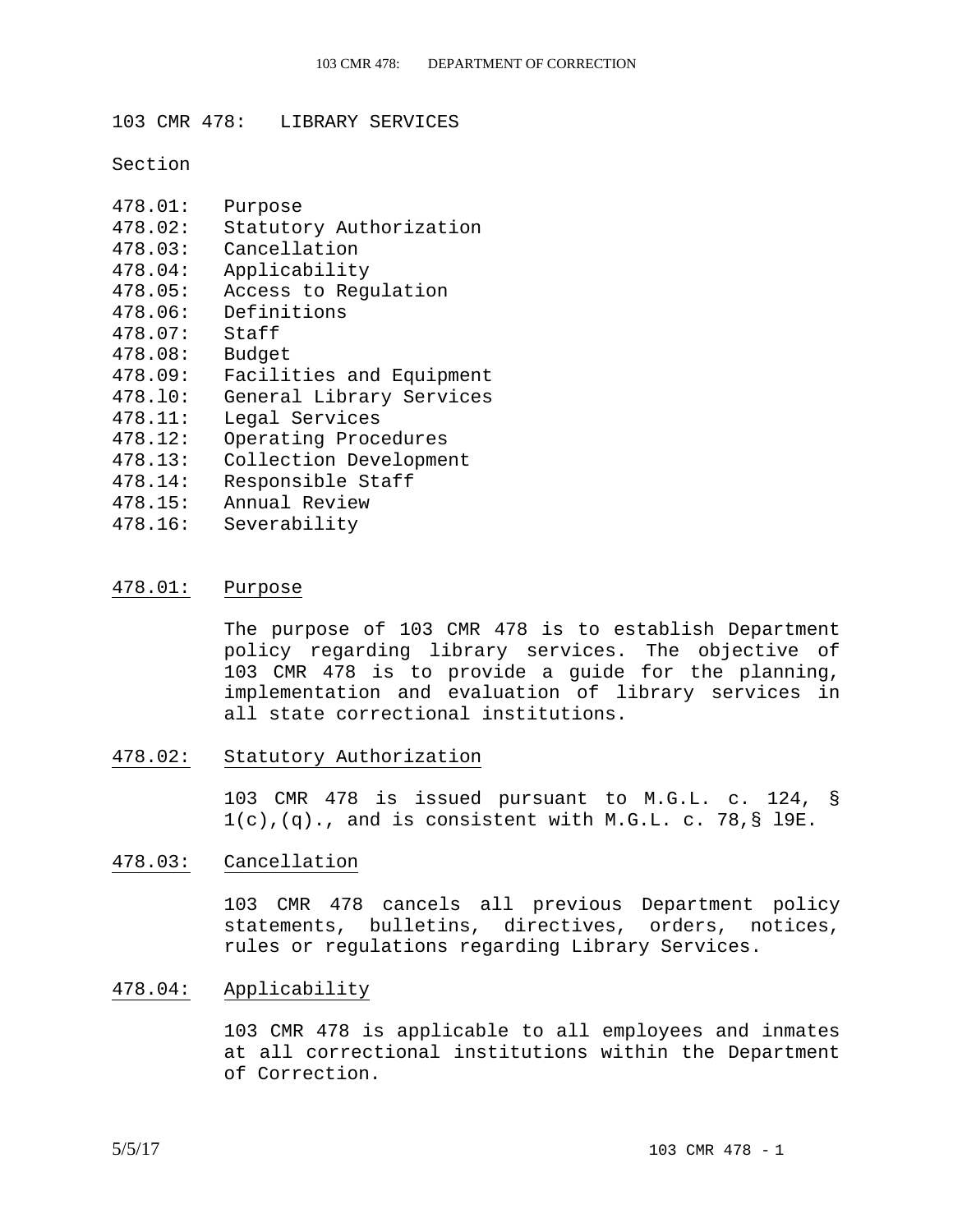### 478.05: Access to Regulation

103 CMR 478 shall be maintained within the Central Policy File of the Department and will be accessible to all Department employees. A copy of 103 CMR 478 shall also be maintained in each Superintendent's Central Policy File and in each inmate library.

### 478.06: Definitions

Access - use of general and law library services on a scheduled basis.

Assistant Deputy Commissioner of Reentry – the senior staff person whose duties include, but are not limited to, the management of classification, programs, education, reentry and reintegration.

Audio-visual Equipment - any equipment needed to facilitate the use of non-print library material, such as films, filmstrips, slides, recordings, videos, CDs, CD players, etc.

Board of Library Commissioners - the state agency responsible for the establishment and development of library media centers in state institutions.

Circulation - the activity of a library in lending books and other materials to borrowers and keeping records of the loans.

Collection - the total accumulation of all library materials provided by the library for its users, also called resources or holdings. It may consist of books, periodicals, pamphlets, records or tapes, filmstrips, slides, pictures, games, etc.

Commissioner - the Commissioner of Correction.

Inmate Management System (IMS) – The Department of Correction's automated information system that provides processing, storage and retrieval of inmate related information needed by Department personnel and other authorized users within the criminal justice system.

Inter-library Loan - a cooperative arrangement among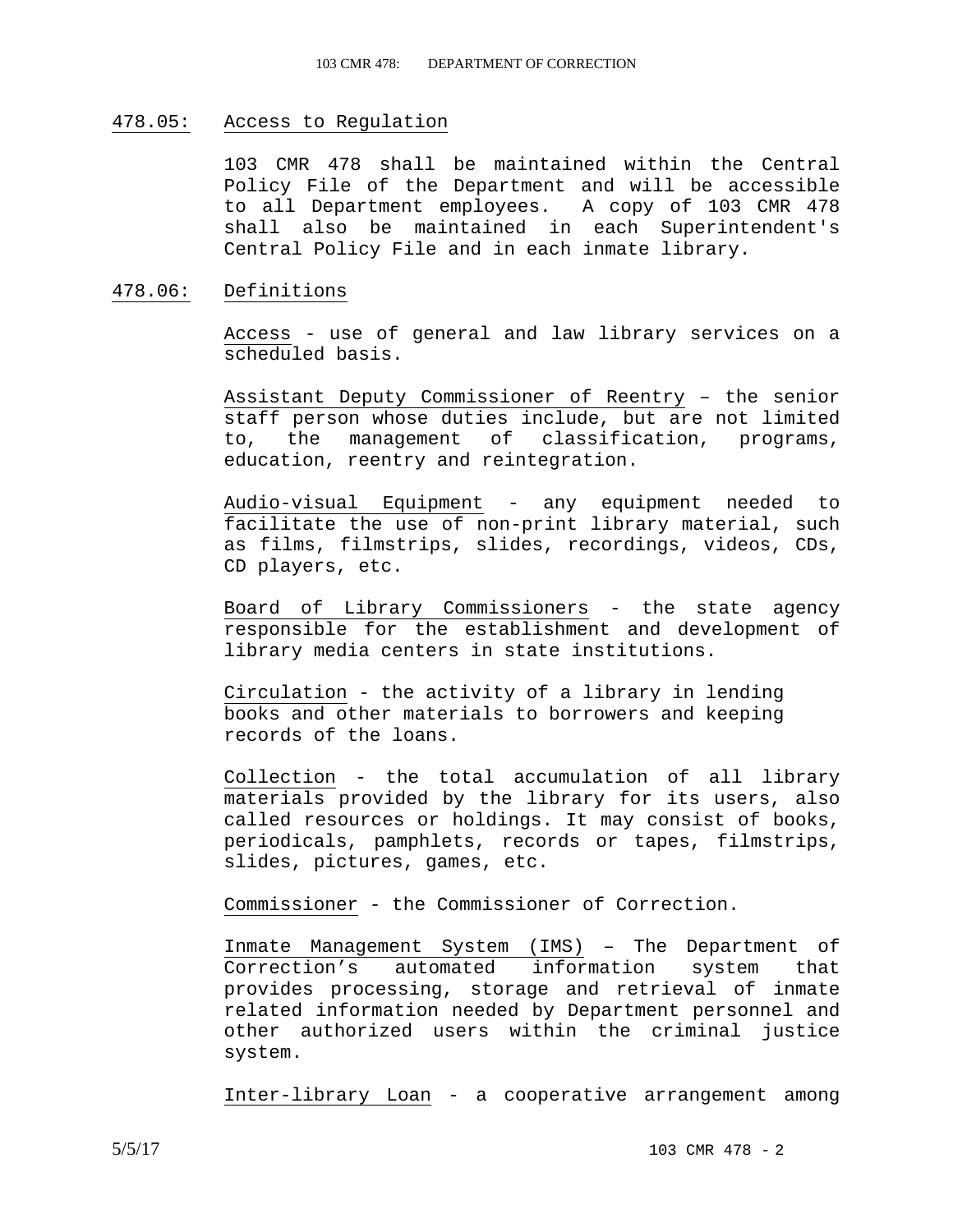libraries by which one library may borrow material from another.

Library Materials - the total bibliographic holdings or resources of the library consisting of books, periodicals, pamphlets, records, tapes, filmstrips, slides, pictures, games, etc.

Library Services - the total services rendered by the library to its users, including provision of information, reference, bibliographic aid, lending materials, reading guidance, etc.

Media - printed and audiovisual forms of communication and any necessary equipment required to make them usable.

Original Legal Documents - original documents to be filed with the Courts in support of criminal litigation challenging the inmate's sentence, directly or collaterally, or in support of civil litigation challenging the conditions of his/her confinement.

Network - a cooperative organization formed to provide services to members.

Superintendent – the Chief Administrative Officer of a state correctional institution.

Technical Services - all activities concerned with obtaining, organizing and processing library materials for use.

#### 478.07: Staff

(1) Institution Librarian - A full time staff member holding a Master's Degree in Library Science and a Certification as a Professional Librarian. Institution Librarians shall be selected in accordance with 103 DOC 201: Selection and Hiring. Institution Librarians shall be made available to train, coordinate, and supervise services in libraries that do not have a full time Institution Librarian assigned.

(2) Library Aide - A staff member with either prior library experience or professional library experience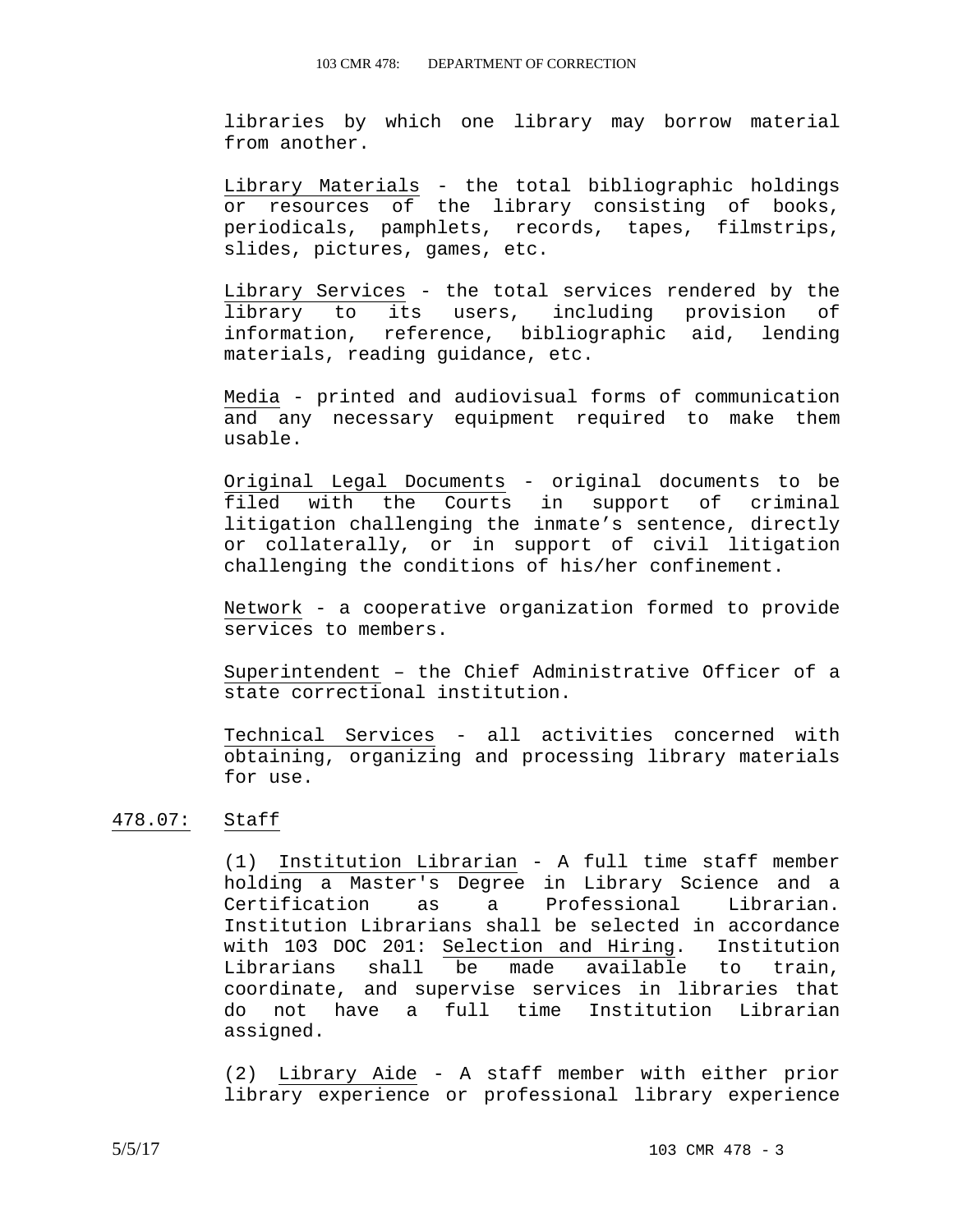assigned by the Superintendent to coordinate library services under the supervision of the Director of Treatment and the institution librarian.

(3) Institution librarians shall meet regularly to form and maintain a network for the purpose of communication, resource sharing, continuing education and training, and the development of cooperative projects and/or grant proposals. Librarians shall maintain communications and establish liaisons with their counterparts in similar institutions and in all types of libraries outside the institution.

(4) Specifications for library personnel shall be completed pursuant to 103 DOC 205: Position Classification to the extent feasible, in consultation with the Consultant for Services to Institutions from the Massachusetts Board of Library Commissioners.

(5) Institutions may use inmates as library clerks, subject to the approval of the Superintendent and the Institution Librarian**.** Each institution shall develop procedures for the selection of inmate library clerks. This procedure shall include an application process through which each inmate is screened for eligibility as a library clerk. All inmate applicants must demonstrate basic literacy skills. Inmates must complete the approved training course prior to selection as a law library clerk.

The Institution Librarian shall be responsible for training inmates as general and law library clerks. Each institution shall develop procedures to ensure that general and law library clerks are trained to perform routine library duties as circulation and technical services assistants. No inmate will be hired as a law library clerk without passing a qualifying exam. Each institution shall develop procedures for the delivery of the approved training course to train potential law library clerks*.* 

# 478.08: Budget

Each Institution Librarian or library aide shall make annual budget recommendations to the Superintendent and the Director of Treatment.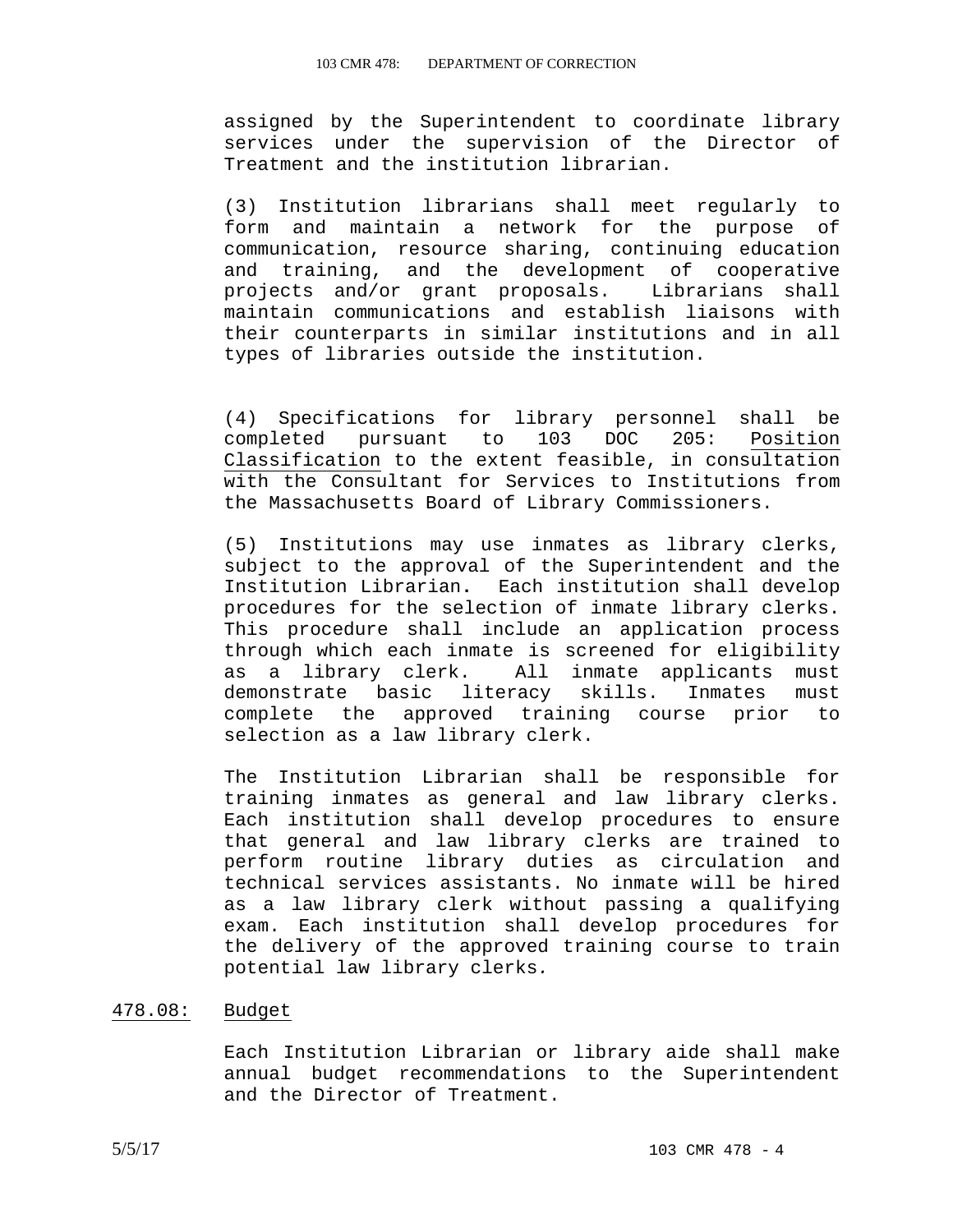## 478.09: Facilities and Equipment

 It is recommended that the correctional library be functional in design and inviting in appearance. The types of equipment and machinery will vary depending upon the services and programs of the institution and its library. All libraries should have typewriters, copying equipment, and audio-visual equipment.

### 478.10: General Library Services

(1) Purpose - The library is an information center for the institution. Library services support, broaden and strengthen the institution's program. The library provides a variety of services, materials and programs comparable to a public library.

(2) The library should encompass a variety of services, materials, and programs. These should include but not be limited to:

- (a) planned and continuous acquisition of materials;
- (b) logical organization of materials for convenient use;
- (c) circulation of materials to maximize use and satisfy informational, educational and recreational needs of users;
- (d) reference and information services;
- (e) reader's advisory services;
- (f) promotional activities to publicize the library's resources;
- (g) audio-visual programs;
- (h) motivational programs to attract users, encourage activities and participation in a variety of projects; and
- (i) materials that meet the needs of inmates who are visually impaired (e.g., large print books)

(3) The library should have cooperative inter-library loan affiliations with various segments of the library community to supplement its own print and non-print resources.

(4) In institutions without a full time Institution Librarian, the Director of Treatment and an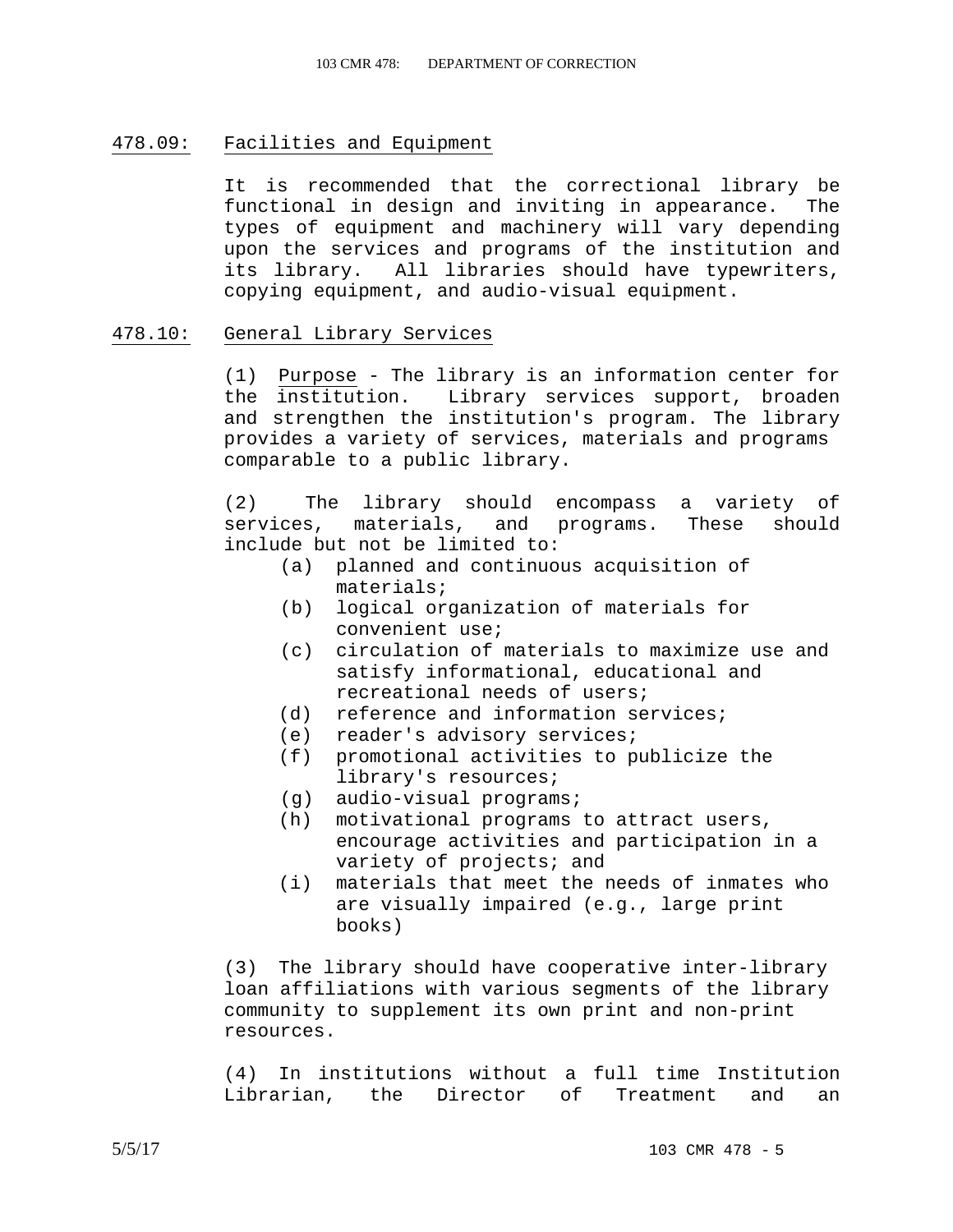#### 103 CMR 478: DEPARTMENT OF CORRECTION

institutional staff member assigned by the Superintendent shall be responsible for library services and shall determine the best method for providing those services.

(5) The library shall have copies of all unrestricted Department and institution policies available for the staff and inmates.

#### 478.11: Legal Services

(1) General - The constitutional right of access to the courts requires that, when requested, inmates receive assistance in preparing and filing legal papers. This assistance may include access to law library facilities, instruction in the use of legal materials and reference assistance. However, such assistance shall not include legal advice or direction of legal research on the part of library personnel.

(2) Law Collection - Every inmate shall have access to legal materials. As suggested by federal and state court rulings and national standards, legal materials should include, at a minimum: state and federal constitutions, state statutes, state decisions, procedural rules and decisions and related commentaries, federal case law, court rules, practice treatises, citators, and legal periodicals.

- (a) The Institution Librarian shall ensure that the law collection is maintained and updated.
- (b) Legal materials shall not be circulated.
- (c) The Institution Librarian shall make reasonable efforts to secure materials not in an institution's collection but available<br>through established inter-library loan through established inter-library loan procedures.

(3) Access - Library access shall be scheduled and coordinated by the Librarian and shall be provided to all inmates within the institution. The law collection may be made available to inmates online. An inmate of any state correctional institution without an adequate law collection may request transportation to an institution with a law collection for the purpose of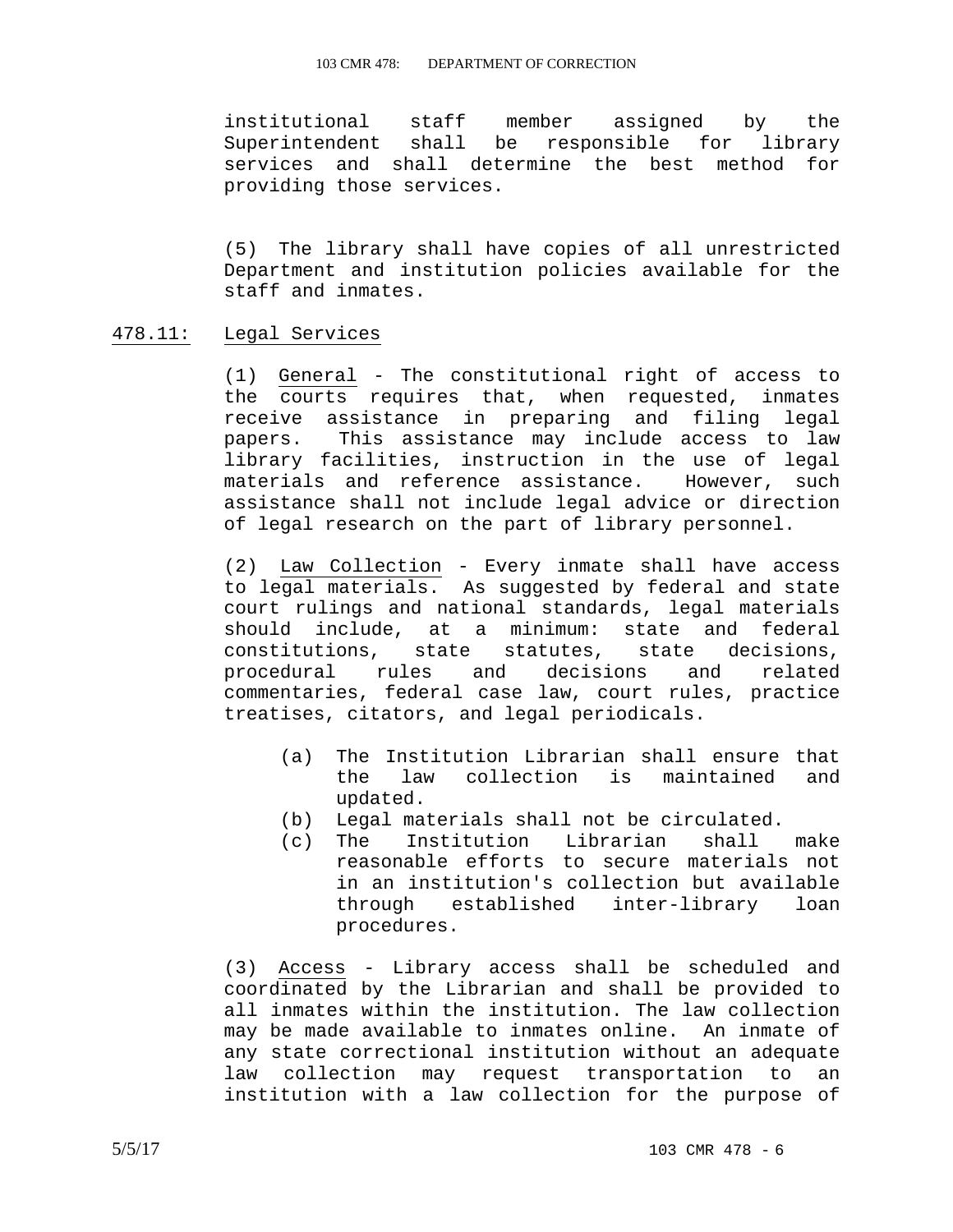conducting legal research. This request shall be made in writing to the Superintendent or a designee. The Superintendent may provide access to legal assistance in lieu of the law collection as deemed appropriate.

## (4) Photocopies

(a) Photocopying services shall be for the purpose of duplicating original legal documents. The Superintendent shall designate the staff members responsible for photocopying legal documents.

(b) All approved photocopy requests shall be compiled within reasonable amounts at no charge. In order to provide photocopying services to all inmates, the Superintendent may establish guidelines and limits, subject to the review of the Commissioner or a designee.

(c) No photocopy request shall be processed unless a Legal Photocopying Request Form, available at all institution libraries, is completed and attached to the original legal document to be copied.

### (5) Supplies

(a) The institution shall make reasonable efforts to assist inmates in the preparation and processing of their original legal documents. Reasonable amounts of items such as paper, pencils, envelopes and typewriters shall be provided to all inmates who request them and should be available free of charge. The Superintendent may establish guidelines and limits for such services

(b) Records shall be kept of access, photocopy use and supplies dispersed, including to whom supplies were dispersed.

## 478.12: Operating Procedures

(1) Library Services staff, with the approval of the Superintendent, shall post a schedule of library hours and activities.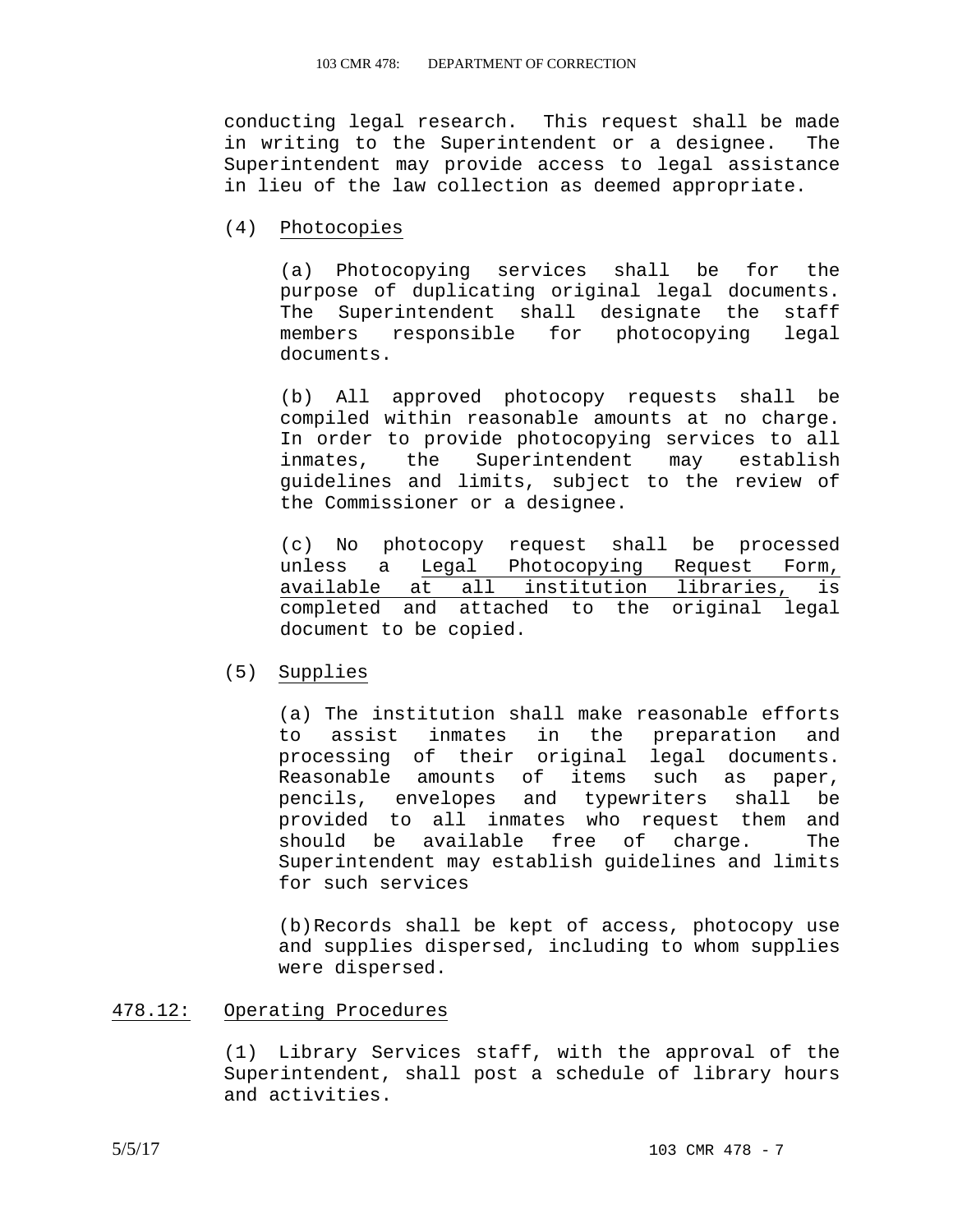(2) Written procedures regarding daily operating procedures shall be established by the librarian with the approval of the Superintendent.

(3) An inventory of equipment and materials shall be conducted annually by the librarian.

(4) Each Superintendent, in cooperation with the Librarian, should establish procedures to ensure the security of the library and the library collection.

#### 478.13: Collection Development

Library materials should be selected to meet the educational, informational, legal, cultural and recreational needs of its users. These materials should be relevant to the needs and interests of the population, reflect different reading levels, languages, special interest and ethnicity of inmates.

To ensure that materials meet these needs, each library should have a written statement of policy which defines the principles, purposes and criteria to be considered in the selection and maintenance of library materials. This statement should apply to gifts and donations as well as to purchased items. In addition, inmates may make suggestions for acquisitions to the librarian.

# 478.14: Responsible Staff

(1) The Institution Librarians and Directors of Treatment, under the direction of the Assistant Deputy Commissioner of Reentry, are responsible for coordinating all programs and services for libraries within the Department of Correction. The Division of Inmate Training and Education is responsible for monitoring and reviewing 103 CMR 478: Library Services.

(2)The Superintendent of each institution, in conjunction with the Library Services staff, is responsible for implementing 103 CMR 478: Library Services, and for developing procedures pursuant to its application.